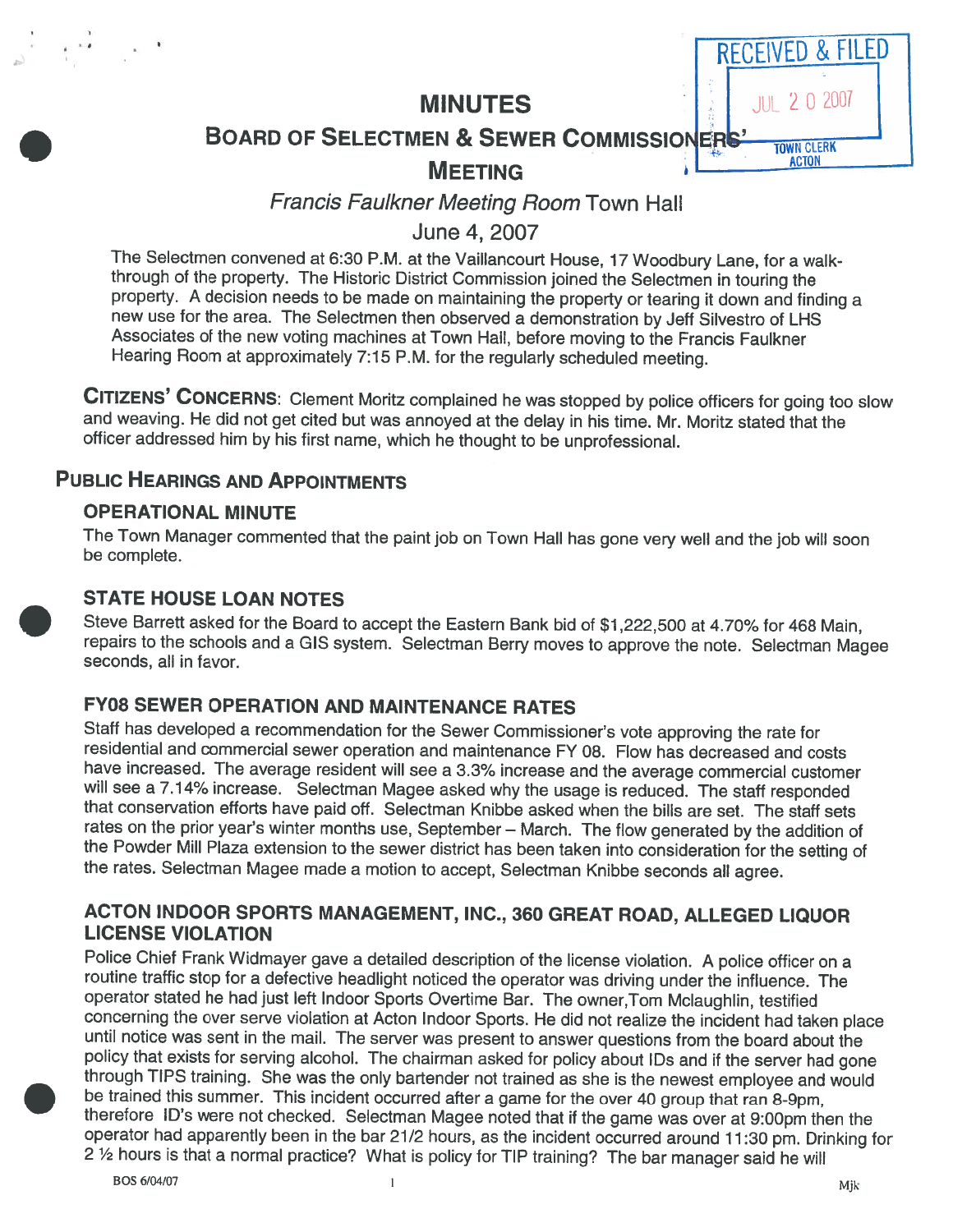accelerate the process for TIPS training. Selectman Rosenzweig stated that setting out <sup>a</sup> pitcher of beer makes it hard to monitor who has what and how much. The concern in this incident is about over serving<br>not under age. Selectman Berry asked how many bartenders they employ and if the ever had any problems with drinking in parking lot. They employ 6 bartenders and all the new employees are trained in TIPS. They do have cameras in all of the parking lots. It is <sup>a</sup> small bar. Chairman Hunter stated the Board is very serious about this drinking and driving. Do they have <sup>a</sup> written policy and should it be updated and passed to the Town Manager to file at Town Hall? The police Chief said no license is approved without a written policy. The Chairman will pull the license if there is a continued problem. Selectman Rosenzweig<br>asked if there was enough food and water served at the bar. Selectman Rosenzweig moves to state any written policy. The Chairman will pull the license if there is a continued problem. Selectman Rosenzweig<br>asked if there was enough food and water served at the bar. Selectman Rosenzweig moves to state any<br>further viola further violation may result in taking the license for a period of time from Overtime Bar. The warning was<br>issued, Selectman Berry seconded.

#### OVERSIGHT MEETING, COUNCIL ON AGING

Steve Baran is the Chair of the Council and Gena Manalan is the Vice Chair. They are here tonight to respond to the request for needs assessment survey and Senior Center Feasibility Study. There are respond to the request for needs assessment survey and Senior Center Feasibility Study. There are<br>projected to be 3,380 seniors in Acton by 2010. That is a 60 % increase since opening the center in projected to be 3,380 seniors in Acton by 2010. That is a 60 % increase since opening the center in the<br>mid 90's. Selectman Berry asked if the funds from the senior center are approximately 95 % from town and 5% from Friends of the Council on Aging. Selectman Berry suggested that the seniors look to the state for funding as CPC has recreation funds eligible. Mr. Baran estimates that approximately <sup>500</sup> people come 3 times a week or more to join in activities in the center. Selectman Knibbe is going to join Dore' as liaison and is excited to know more about the center and its operations. Selectman Rosenzweig complimented the diverse programming being offered. Mr. Baran explained to the public that in the beginning the center was <sup>a</sup> <sup>g</sup>ift from Roy Smith, and no feasibility study was done. Now the senior community is able to participate in the needs list and goals for funding. Selectman Magee congratulates<br>the center for being at full capacity. Unfortunately, the demand is outstripping the capacity. He stated you<br>will defi wished to include <sup>a</sup> sensitivity analysis study about how to keep seniors here in the Town of Acton.

#### DOG LEASH POLICY, NARA PARK

The Chairman asked the Town Manager to speak about the results of the temporary leash law test at<br>NARA Park. The manager said that the overall reaction from the town was that people were in general<br>happy with the cleanline in the warm weather. The crews also watch for geese and try to keep clean the surrounding area. Chairman Hunter has had people asking about making special hours that dogs could run. Selectman Magee stated the York, Maine policy sent to the Selectmen to review from the animal control officer seems to be <sup>a</sup> fair policy that appears to work in other communities. Regulations in the policy change depending on time of day and the season. The town should not have to spend substantial monies to pick up feces.<br>Bill Riken, a citizen who is not in favor of the leash law, is surprised to hear that droppings and free Bill Riken, a citizen who is not in favor of the leash law, is surprised to hear that droppings and free<br>roaming dogs at certain times of day is a significant problem. This began as a problem of dogs bot children and now has become an issue of feces. He feels clean up is seasonal. In winter no one thinks it is an issue. Terra Friedrichs can only speak about the Arboretum and she likes polite dogs. A recent citizen to Acton was upset one night around 7-8:OOpm getting video taped with his dog. He did go to police. He believes it is on the person to be responsible for clean up, not the town's. Issue tickets for poop issue, not a leash law. A leash won't keep feces away or make polite dogs. Chairman Hunter explained that the other parks in town do not have leash laws. Bob Lessard stated that the new rules were not just pulled out of the blue. Last July 2006 the Selectmen were asked to consider a leash law. In July 2006<br>there was also a big spread on leash law at the park in the two local papers. Beacon Communications there was also a big spread on leash law at the park in the two local papers, Beacon Communications and Acton Weekly. The main reason for implementing <sup>a</sup> leash law according to Mr. Lessard is to protect kids. Terra Friedrichs finds that a leash law that is too restrictive is too urban. She likes the ticket idea. Rick Cowan works cleaning at NARA the clean up has dropped off it was very severe after winter. Dog bags are free. Selectman Magee says this is not a new problem and probably not less severe in the summer, it just disappears sooner due to more biological activity in the warmer months. Everything in the park<br>eventually leaches into the pond. He believes it should go back to the Recreation Department to study.<br>They were more sev problem needs to be explored again with all the parties at the table. It is time to recommend again with a  $BOS 6/04/07$  Mik

•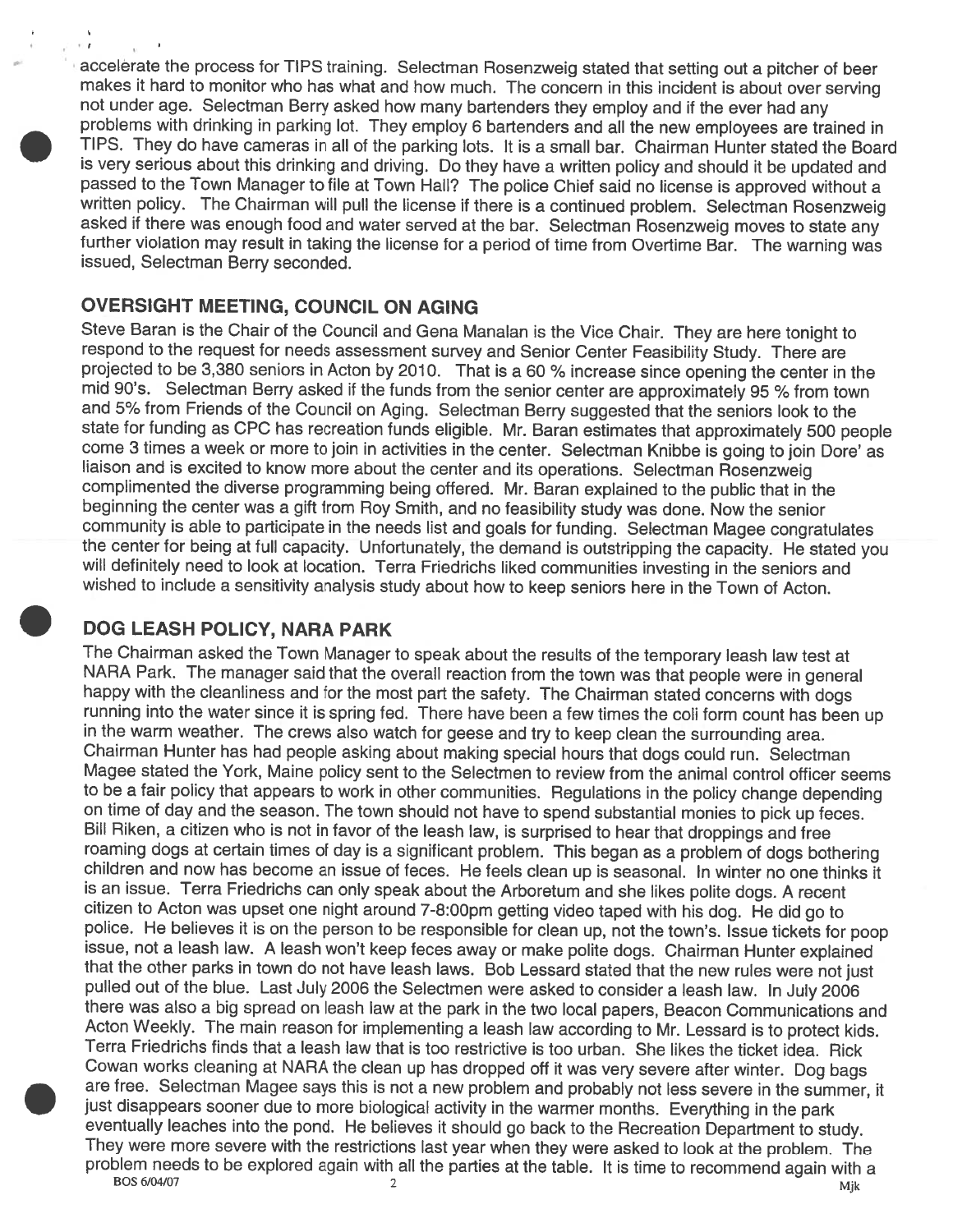broader demographic study. Leave the temporary <sup>p</sup>lan at NARA as it is until the new recommendation has been made. Selectman Berry agrees and would like to support Recreation Department in their recommendation and support the Health Department's request to keep dogs on <sup>a</sup> leash at NARA in summer. He is in favor of supporting the process; it has been public from the very beginning. Now NARA has programs running 7:30am-9. Selectman Knibbe supports having a place in town where people can go that either don't like being accosted by dogs or are afraid of dogs. Selectman Rosenzweig is in favor of the mixed policy which other communities have incorporated and that we need a fine based ticketing system. Selectman Magee moves to direct the Recreation Department to revisit a dog policy. Selectman Knibbe would like to narrow the motion to just NARA and limit the hours. Selectman Magee is comfortable with just NARA. Motion passed as amended. Recreation will come back in the fall to the Board with recommendations.

#### BRUCE FREEMAN RAIL TRAIL, ROUTE 2A CROSSING ALTERNATIVES

Mr. Bartl of the Planning Department introduced Christer Ericsson and Jim Johnson of GPI, Inc, who gave a slide presentation of three conceptual designs for the Route 2A Crossing. GPI, Inc. the firm working on Acton's behalf will present on the 25% design submission to the state. On Tuesday the 12<sup>th</sup> of June there will be a in September of 2007. Chairman Hunter clarified that funds for construction come from the state and funds for the design come from the town. The Rail Trail starts at the back of Acton Indoor Sports and continues to the Carlisle town line. After discussion, it was decided three versions will be carried forward. Selectman Magee wondered why the island version did not make it to the final <sup>p</sup>hase. Safety and space make it a less desirable option. Selectman Magee noted that this is a mapped NHESP priority habitat area with turtles and that this will be an issue with the drop-in bridge option. Selectman Rosenzweig stated safety is priority and she favors the bridge option. Is there enough height for the bridge option? It would be good to priority and she favors the bridge option. Is there enough height for the bridge option? It would be good to<br>look at changing the grade in the road; with no rail ties the options are better on raising the grade of the<br>road project that the state feels is a good enough project to fund and support. One million dollars a mile for a Rail Trail is a very expensive project for them to fund. They are looking for support and input for the Public<br>meeting next Tuesday. It is on the 2010 transportation improvement Plan.

#### MAIN STREET/HAYWARD ROAD SIGNALIZATION STUDY

Bill Mullin and Jon Petersen of Traffic and Neighborhood Safety (TANS) gave safety solutions to the Main Street/Hayward area. There was an approved study in 2001. That study indicated a high cost traffic signal and expansion of the road with an additional 6 lights going in down Main Street. Tans has made a list of goals for a residential neighborhood which include neighborhood impact, the cost benefit analysis of implemented changes and what the unintended negative consequences might be, while still maintaining a residential look. Changes in traffic speed, queue length, time of day and delays be, while still maintaining a residential look. Changes in traffic speed, queue length, time of day and delays<br>will be studied seasonally. Chairman Hunter stated that most safety complaints come from Hayward road.<br>All of neighborhood. Selectman Magee is sympathetic to no light and given there is such new developments in<br>traffic engineering (traffic calming) you might find alternatives. Selectman Magee suggests that TAN is <sup>a</sup> simple study. The scope should be defined. Are we really getting into <sup>a</sup> corridor study. Chairman Hunter added that preliminary studies are being looked at by the Engineering<br>Department. The Town Manager added that staff is waiting for direction from the Board. Do we need a larger scope? Selectman Rosenzweig wanted <sup>a</sup> consultant to do public outreach in the area. Selectman Knibbe asked to choose which problems you want to solve. Terra Friedrichs asked to include residents in any outreach. Selectman Magee stated the debate begs the question that we want to redo the corridor study. Not just <sup>p</sup>icking on Hayward Road as the singular bad spot. The Town Manager added that if you paid for the corridor study then you could not fund implementation of the study. The Board agreed that a conceptual study should be done and brought back to the Board for consideration.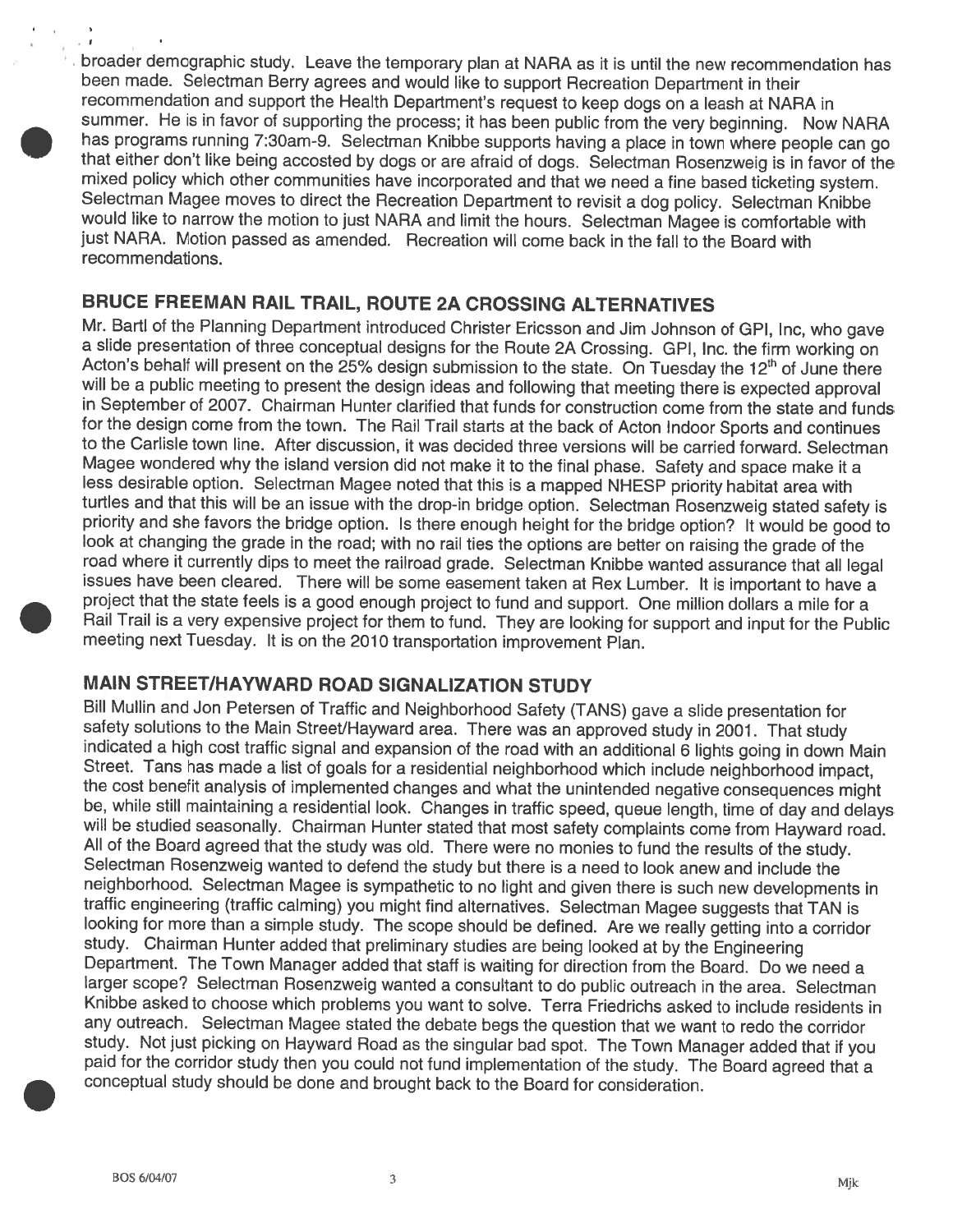## COMMUNITY PRESERVATION ACT (CPA) DISCUSSION WITH MARC DRAISEN, DIRECTOR, METROPOLITAN AREA PLANNING COUNCIL (MAPC)

Selectman Berry announced MAPC is a client of his law firm but he does not personally represent or do business with them that should in any way influence his decision in this hearing. Mark Draisen came before the Board at our invitation to explain upcoming legislative changes to the Community Preservation<br>Act. (See attached) These proposed changes have come about after negotiations with the Mayors<br>Coalition. They have re stated that the CPA coalition is on board with this legislation. He is upset that what started as a land<br>bank has gotten away from open space protection. CPA funds will become part of the municipal budget.<br>This makes Acton send a letter of support, Selectman Berry seconds. Selectman Magee votes not in favor. The vote passes four to one.

#### TOWN MANAGER SEARCH

•

and the com-

Given the time the Chairman decided to put this aside to another meeting.

## MAIN STREET SIDEWALK STATUS

Selectman Magee has met with Engineering and informally with Jim Deming of the Water District and they<br>have several ideas on a few changes that would increase pedestrian safety and save a few trees.<br>Selectman Magee request going to write up comments and questions raised by the group. The Chairman approved Selectman Magee's request.

## FY08 PRELIMINARY REAPPOINTMENT LIST

Selectman Berry asked that Jon Benson be appointed to full membership on July 1, 2007 on the<br>Community Preservation Committee to replace Peter Berry when his term ends June 30,2007. He<br>additionally asked that Walter Foster

## MUNICIPAL PARTNERSHIP ACT ADVOCACY KIT FROM MASSACHUSETTS MUNICIPAL ASSOCIATION

The Chairman would like to see it passed. Employee health insurance is part of this kit and Selectman Berry supports that. Selectman Rosenzweig likes that there is choice built into the act. Chairman Hunter would like The Town of Acton to write <sup>a</sup> letter of support. Selectman Magee moves to do so and Selectman Rosenzweig seconds, all approve the Municipal Partnership Act support.

## SEWER PRIVILEGE FEE, REQUEST FOR SPECIAL PAYMENT ARRANGEMENT, FAULKNER MILL REALTY, LLC

The Board was presented a request to allow the developer to modify the Sewer Privilege Fee payment schedule as required by Town By-Law Section D -10. Board members were unanimous in their view that this request was indepen

The revised payment schedule would be based upon occupancy permit rather than the issuance of a sewer connection or building permit. Mr. Murray informed the Board that the request before the Board mirrored BOS 6/04/07  $\frac$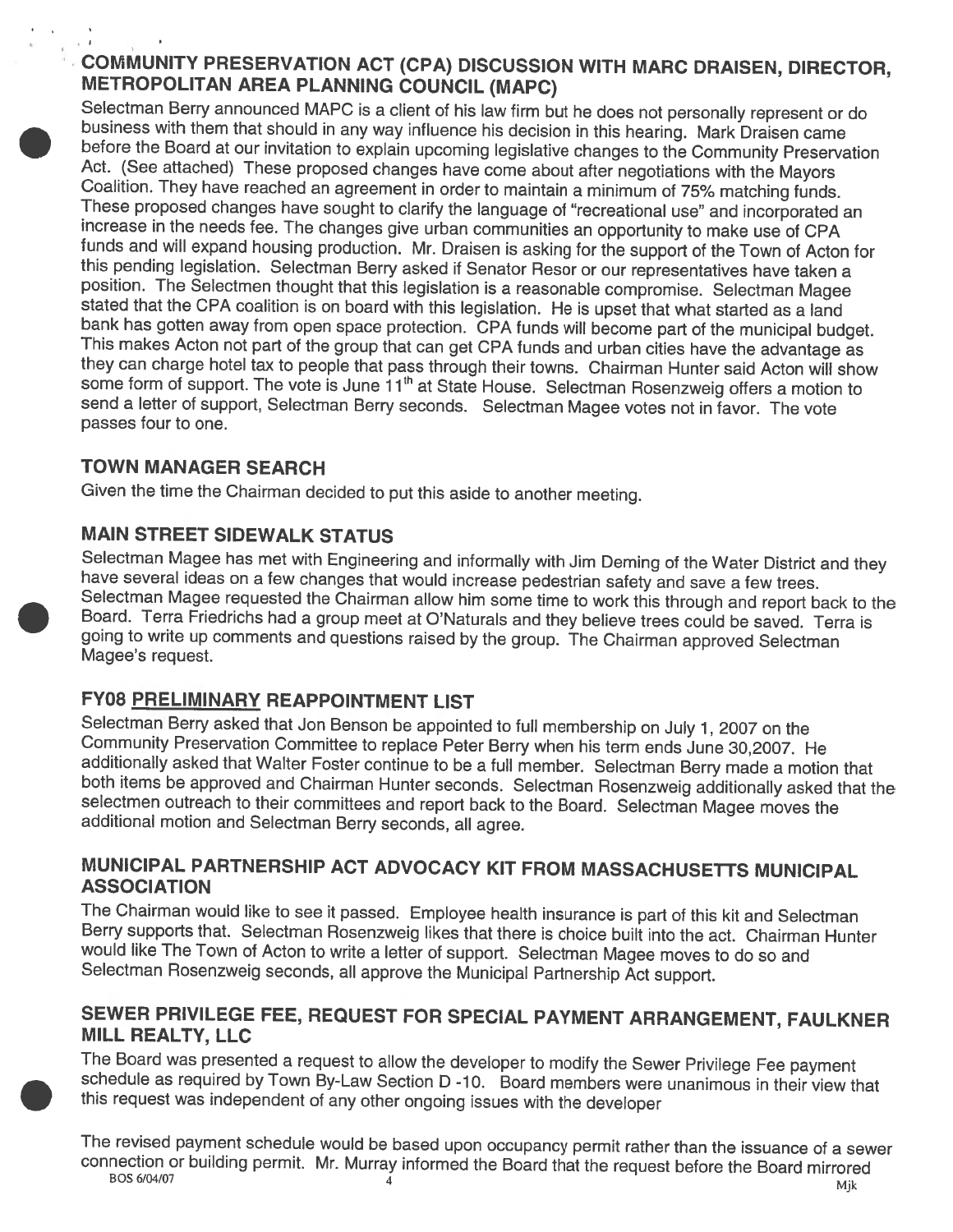• the paymen<sup>t</sup> plan the Board approved for the 40B project known as Davis Place (located at the corner of Prospect and Main St.) Board members stated the prior decision did not set <sup>a</sup> precedent and upon reflection the prior decision was in fact <sup>a</sup> mistake, which should not be repeated.

Selectwoman Rosenzweig reminded Board members of the South Acton revitalization benefits, the affordable housing units, and the expansion of the sidewalk grid componen<sup>t</sup> of the proposed project. Selectwoman Rosenzweig asked Mr. Murray to define the negative impact upon the Town if the reques<sup>t</sup> was approved. Mr. Murray explained it is only an issue of loss interest income. The proponen<sup>t</sup> would gain either the availability of cash flow and/or gain interest for <sup>a</sup> period of time. The Town would lose the same.

Belle Choate, speaking as <sup>a</sup> citizen, notified the Board the developer is in the process of changing his development <sup>p</sup>lan. Mr. Murray stated he was aware of the rumor of <sup>a</sup> possible <sup>p</sup>lan change but <sup>a</sup> revised building permit application had not been submitted as of this date.

Selectman Magee moves to deny. Selectwoman Knibbe seconds. The vote was taken and the reques<sup>t</sup> was unanimously denied.

#### FY07 YEAR-END BUDGET UPDATE

End of year budget indicates approximately \$500,000.00 authorized but unspen<sup>t</sup> revenues. Chairman Hunter allowed that so much time spen<sup>t</sup> during the budget vetting process on the capital improvements list we should allow the manager go forward and make decisions on the spending. Selectman Knibbe agreed but asked if the street light funding could move forward on the list. Selectman Rosenzweig added additional funding might be needed for wireless communication and consultants. The Town Manager, Don Johnson stated that these monies have been factored into the calculation previously. Selectman Magee agreed the street light program should be moved up into the top of the list and the Manager has discretion to do so with items within the list. Herman Kabakoff speaking as <sup>a</sup> member of the Finance Committee voiced his objection. What your doing you have the right to do but it is not right. The monies need to go back to free cash, let the Finance Committee par<sup>t</sup> of the decision. The Stone agreemen<sup>t</sup> says if you pu<sup>t</sup> money back into free cash it goes back to the Town. Selectman Knibbe says it may be too late to produce purchase orders even though she would like their input, and the list is an approved list. Selectman Magee stated to Mr. Kabakoff's statement was not correct and that the Finance Committee had also seen and reviewed the list, which the Town Manager has been utilizing for at least nine months. The Board is comfortable with the Town Manager's allocations. Steve Noone, Finance Committee Vice Chairman, stated communication is <sup>a</sup> problem and this is not <sup>a</sup> way to start improvements. Finance should have been told of year end monies. Selectman Magee noted that the Selectmen had only heard of this at their last meeting and that he believed <sup>a</sup> Finance Committee Representative was at that meeting. Selectman Magee also noted that year end monies are only known at year end, so earlier communication would not have been possible. Selectman Magee suggested that the Selectmen could hold <sup>a</sup> special meeting on the following Monday so as to ge<sup>t</sup> Finance Committee input, If no serious objection is received from Fincom the Board will meet on Monday and make <sup>a</sup> decision. The Board of Selectmen agreed to have <sup>a</sup> special meeting on June 11, <sup>2007</sup> to allocate the remaining year end funds. Chairman Hunter moved to approve the Special Board of Selectmen Meeting on June 11<sup>th</sup> and Selectman Magee seconded. Selectman Hunter added that it would interest him to find out at the Finance Committee meeting the year end budget the schools are using.

#### OWNER'S PROJECT MANAGER, FIRE STATION PROJECT

Don Johnson will be project manager for Fire/EMT Project.

#### .OTHER BUSINESS

Selectman Knibbe would like to place an ad on the sidewalk project. Gather ideas from the Chairman and the community to tie the town together. Selectman Berry stated that he was presen<sup>t</sup> when Doug Halley,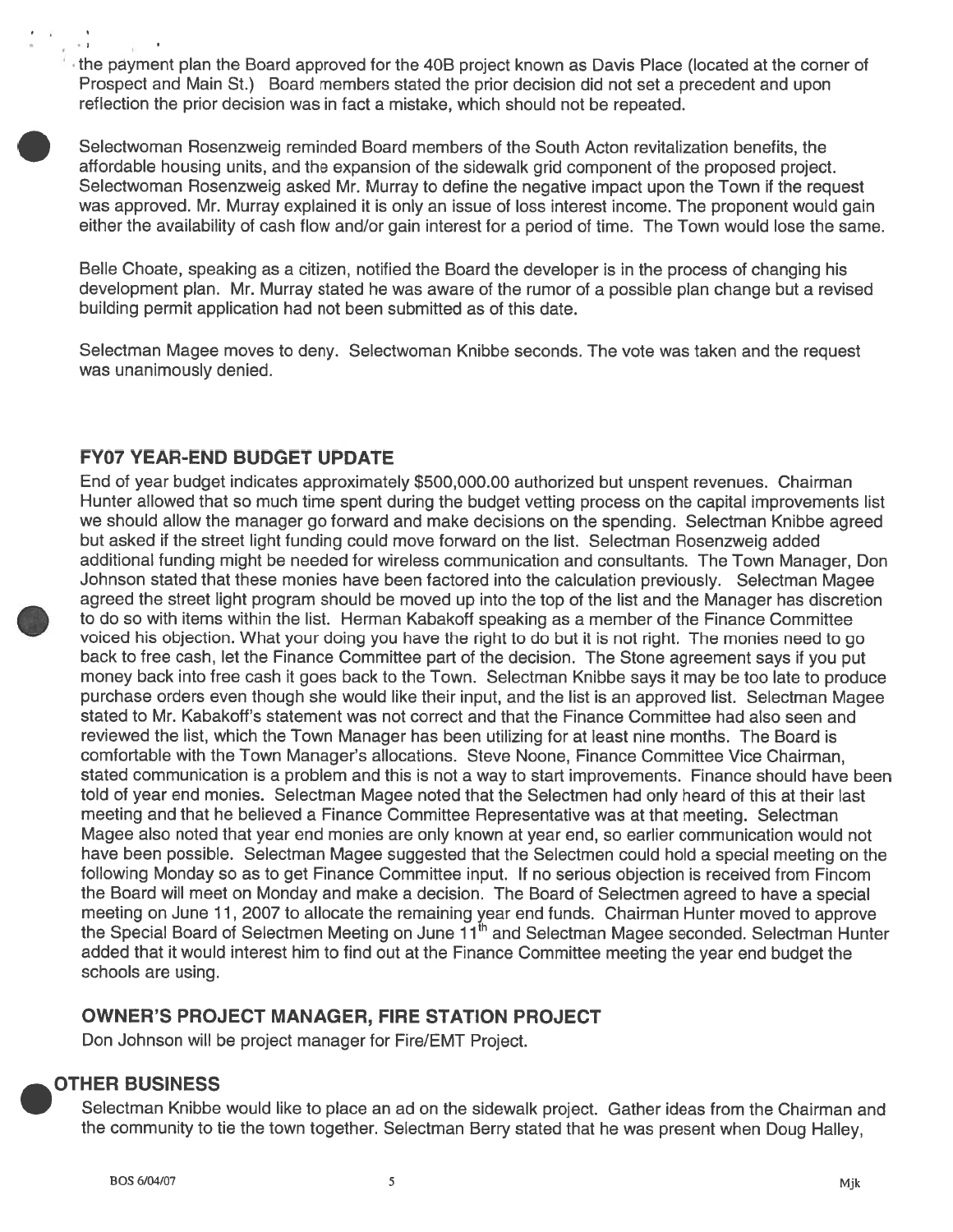• Head of the Board of Health received the Pine Hawk award for the Town of Acton and how rewarding it was to him as <sup>a</sup> citizen of Acton.

#### .CONSENT AGENDA

All consent agenda excep<sup>t</sup> Selectman Rosenzweig pulled #26. Selectman Rosenzweig moves to approve Selectman Knibbe seconds. After discussion on Jones Field parking number <sup>26</sup> was held over to the June  $25<sup>th</sup>$  meeting.

18. ACCEPT MINUTES

No Materials enclosed.

- 19. SCHOOL BUILDING AUTHORITY (SBA) STATEMENT OF INTEREST FORMS FOR SIGNATURE.
- 20. PROPOSED FEE SCHEDULE ADJUSTMENTS, CEMETERY DEPARTMENT
- 21. AUTHORIZATION OF EXPENDITURES, ACTON COMMUNITY HOUSING CORPORATION (ACHC)
- 22. REFINANCING AUTHORIZATION, ACTON COMMUNITY HOUSING CORPORATION (ACHC)
- 23. COMMITTEE APPOINTMENTS, WIRELESS COMMUNICATIONS FACILITY BYLAW COMMITTEE. SEE ATTACHED REQUEST.
- 24. COMMITTEE APPOINTMENT, TRANSPORTATION ADVISORY COMMITTEE (TAC), MAUREEN GREER
- 25. K-9 PROGRAM PROPOSAL, POLICE DEPARTMENT
- 26. JONES FIELD RESERVED PARKING, PROGRAM EXTENSION HELD
- 27. OBSOLETE MATERIALS DISPOSAL, ACTON MEMORIAL LIBRARY
- 28. ACCEPT GIFT, MUNICIPAL PROPERTIES DEPARTMENT A gift of undetermined value from the Acton Garden Club for <sup>a</sup> Water Line to be installed on Meeting House Hill.

#### 29. ACCEPT GIFT, MUNICIPAL PROPERTIES DEPARTMENT <sup>A</sup> <sup>g</sup>ift of \$92.09 from the Acton Children's Playground Association to be used to replenish the Tree Planting Revolving Fund.

- 30. ACCEPT GIFT, POLICE DEPARTMENT <sup>A</sup> <sup>g</sup>ift of \$500.00 from the Helen and Herman Gimbel Charity Fund to be used for Police Youth Programs.
- 31. ACCEPT GIFT, CEMETERY DEPARTMENT

<sup>A</sup> <sup>g</sup>ift of <sup>a</sup> "Redbud Tree" to be <sup>p</sup>lanted at Mount Hope Cemetery, valued at \$200.00, from Rudolph A. Piantedosi.